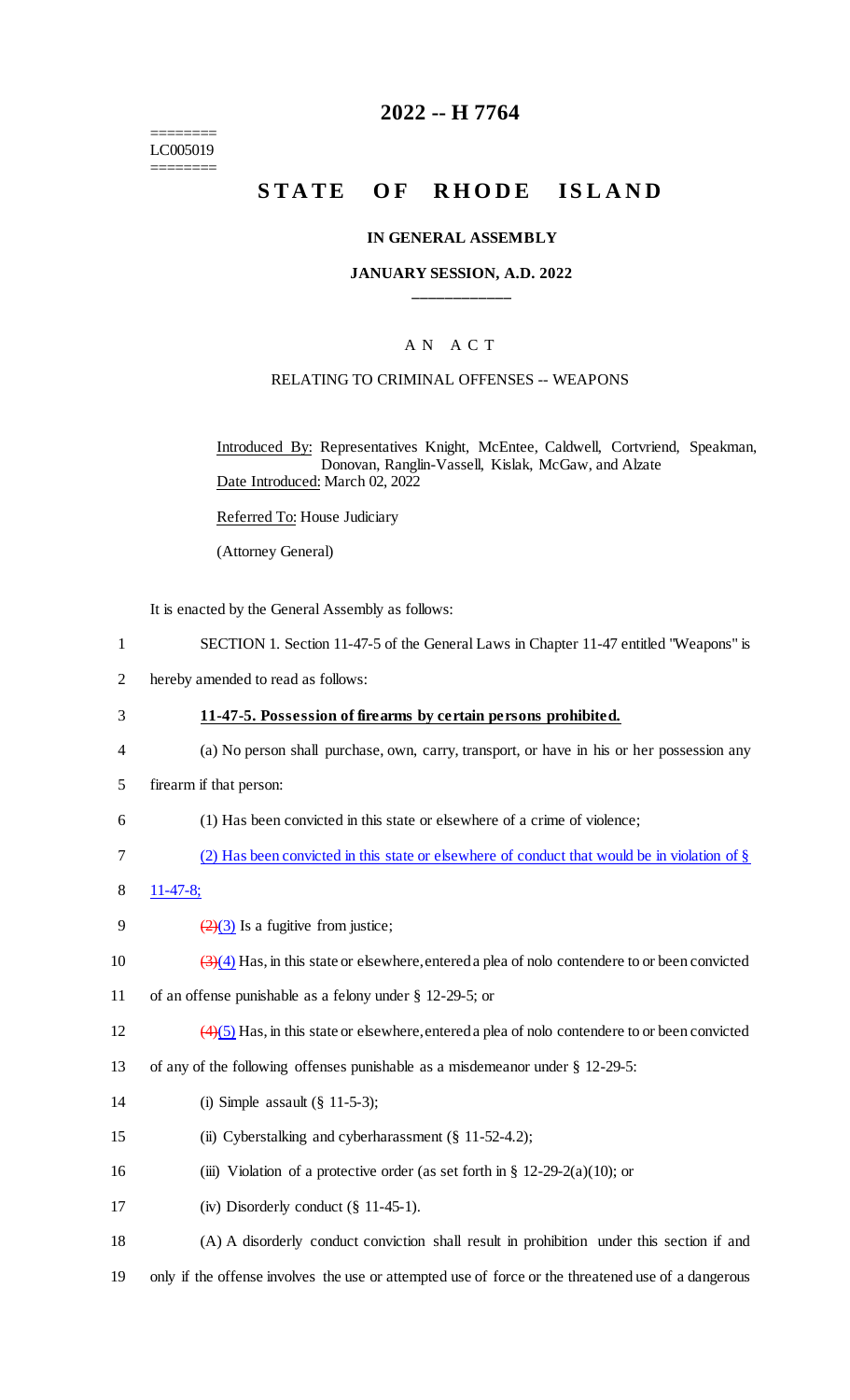weapon.

 $\frac{(5)}{(6)}$  The provisions of this subsection shall apply to all persons who enter a plea of nolo 3 contendere to or have been convicted of any of the offenses specified in subsections (a) $\left(\frac{3}{4}\right)$  and 4 (a)  $\left(4\right)\left(5\right)$  of this section, unless and until that person's matter has been expunged, or upon the completion of the sentence of a one-year filing, or the end of a one-year probationary period that no longer constitutes a conviction pursuant to § 12-18-3.

 (b) No person shall purchase, carry, transport, or have in his or her possession any firearm if that person is subject to an order issued pursuant to chapter 15 of title 15, chapter 8.1 of title 8, or an equivalent order in this state or elsewhere, which order was issued after the person restrained has received notice of the proceedings and had an opportunity to be heard.

 (c) No person who is in community confinement pursuant to the provisions of § 42-56- 20.2, or who is otherwise subject to electronic surveillance or monitoring devices as a condition of parole, shall purchase, carry, transport, or have in his or her possession any firearm. This subsection shall not apply to any person who has not been convicted of (or pleaded guilty or nolo contendere to) a crime of violence in a court of competent jurisdiction.

 (d) Every person violating the provisions of this section shall, upon conviction, be punished by imprisonment for not less than two (2) nor more than ten (10) years; and for penalties provided in this section he or she shall not be afforded the benefit of suspension or deferment of sentence nor of probation.

SECTION 2. This act shall take effect upon passage.

### ======== LC005019

========